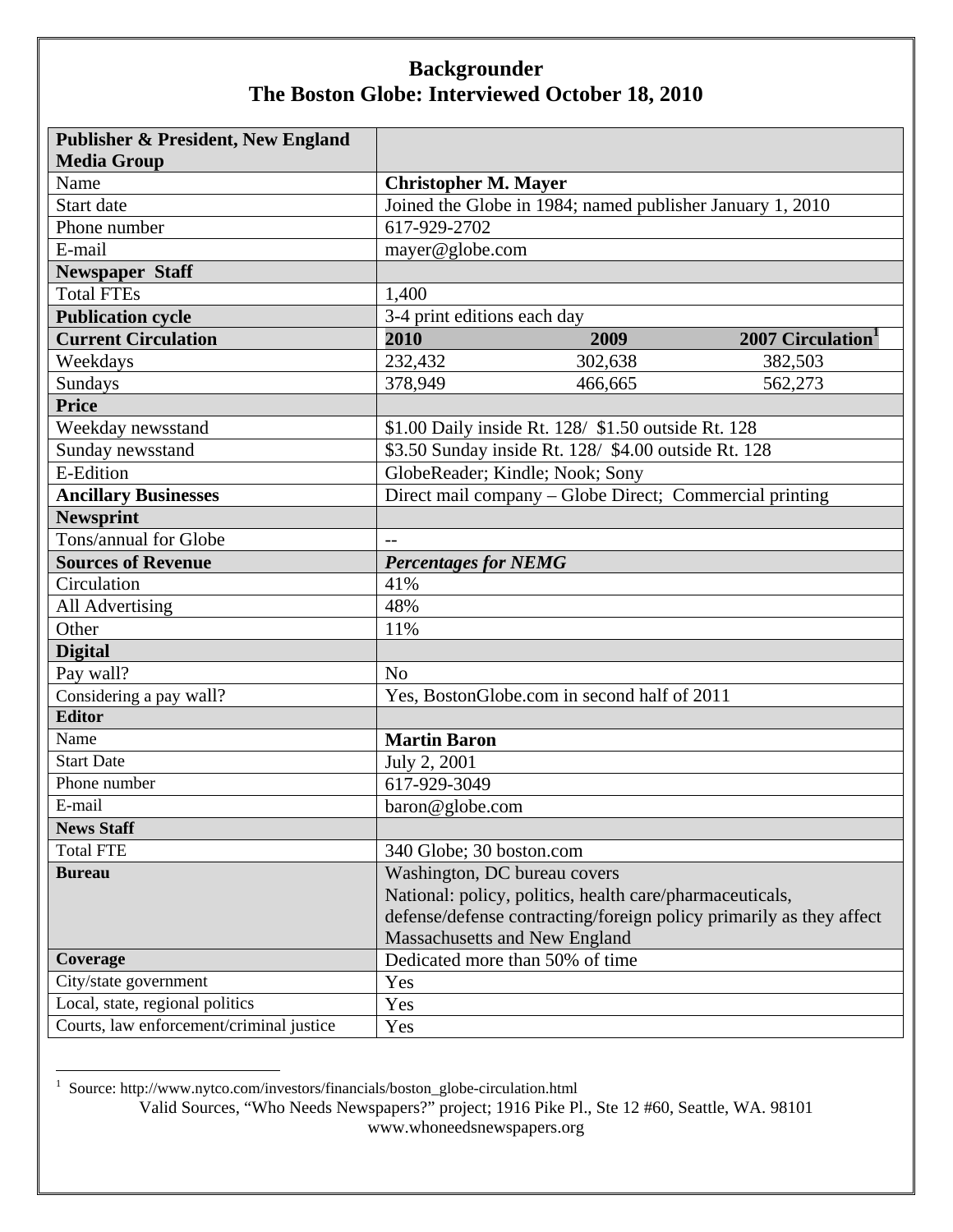| Schools: K-12, higher education                                                 | Yes                                       |
|---------------------------------------------------------------------------------|-------------------------------------------|
| Transportation                                                                  | Yes                                       |
| 50 hyper-local town and neighborhood sites                                      | Yes                                       |
| online, plus three, twice-weekly regional                                       |                                           |
| editions                                                                        |                                           |
| Economy -- national/regional                                                    | Yes                                       |
| Technology/biotechnology                                                        | Yes                                       |
| Hospitals/health insurers                                                       | Yes                                       |
| Finance/venture capital/mutual funds/banks,                                     | Yes                                       |
| travel/tourism, real estate, residential and                                    |                                           |
| commercial, retailing, nonprofits, media                                        |                                           |
| Movies, television, visual arts, classical                                      | Yes                                       |
| music,                                                                          |                                           |
| pop/contemporary music (also, less                                              |                                           |
| intensively, jazz, blues, cabaret, folk),<br>theater, dance                     |                                           |
| Food/restaurants, lifestyle/cultural trends,                                    | Yes                                       |
| local personalities, travel,                                                    |                                           |
| fashion, home design, books                                                     |                                           |
| Pro sports, college sports, high school sports                                  | Yes                                       |
| Ideas/intellectual life/academic world                                          | Yes                                       |
| Investigations team called Spotlight, and                                       | Yes                                       |
| Metro has free-floating investigative                                           |                                           |
| reporters                                                                       |                                           |
| <b>Deputy Managing Editor for</b>                                               |                                           |
|                                                                                 |                                           |
| <b>Multimedia</b>                                                               |                                           |
| <b>Name</b>                                                                     | <b>Bennie DiNardo</b>                     |
| Start date                                                                      | 1993                                      |
| Phone number                                                                    | 617-929-3255                              |
| Email                                                                           | dinardo@globe.com                         |
| <b>Digital News Staff</b>                                                       |                                           |
| Size                                                                            | 30 people (Technical staff additional 12) |
| Sufficient?                                                                     |                                           |
| <b>Reporting/Photo staff</b>                                                    |                                           |
| Does reporting staff feed materials for digital                                 | Yes                                       |
| media                                                                           |                                           |
| <b>Website start date</b>                                                       |                                           |
| <b>Capabilities</b>                                                             |                                           |
| Web platform software?                                                          |                                           |
| Content management system: software?                                            | Eidos Media: "Methode"                    |
| Does your organization                                                          | Yes                                       |
| write code?                                                                     |                                           |
| Number of coders?                                                               | 12                                        |
| Proprietary or open-source code? Why?                                           | Proprietary                               |
| <b>Flexibility &amp; response time</b><br>Can you change web platform - coding, | Previous platform tedious.                |

Valid Sources, "Who Needs Newspapers?" project; 1916 Pike Pl., Ste 12 #60, Seattle, WA. 98101 www.whoneedsnewspapers.org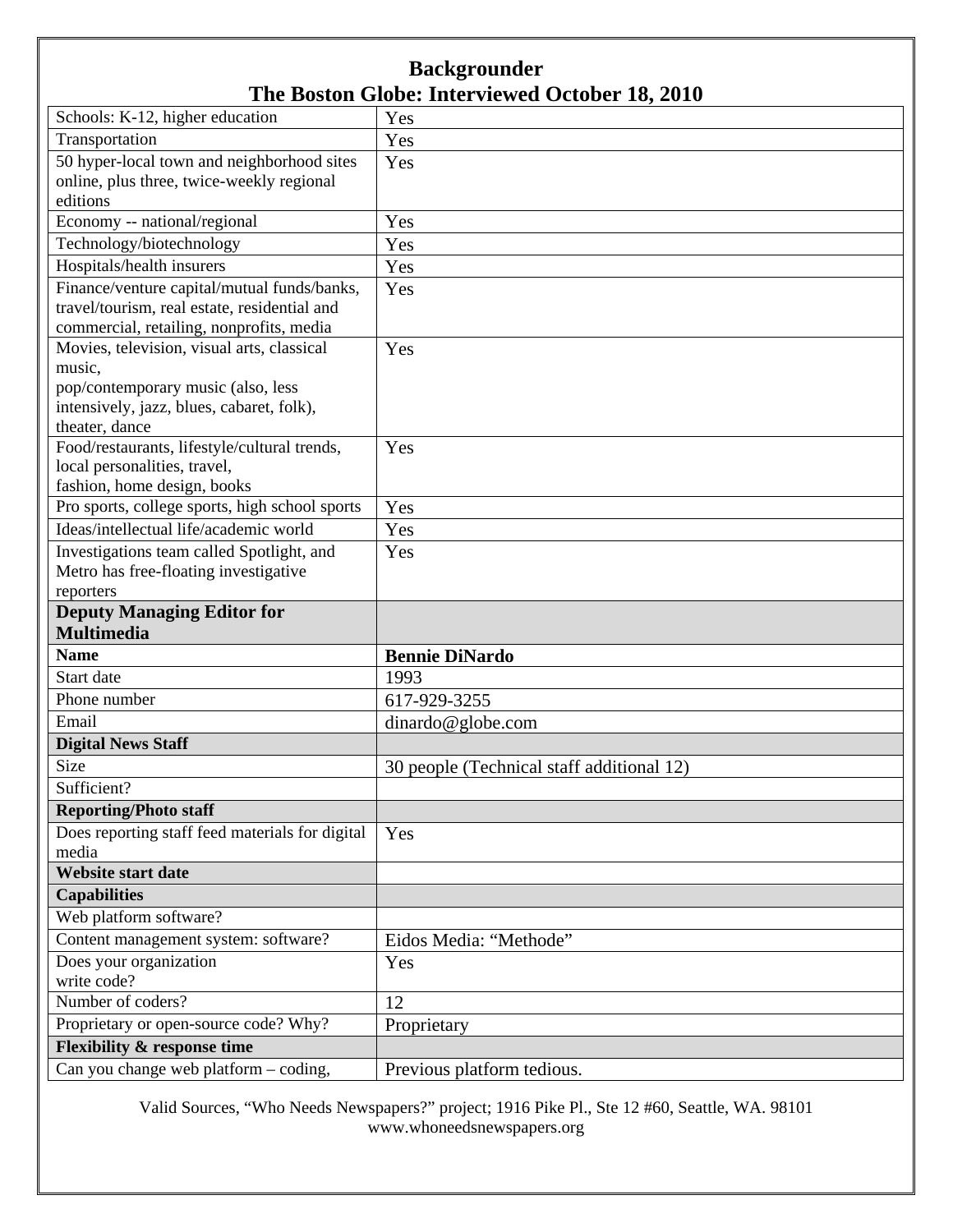| architecture, software -- at least once a                                         | New platform, Bonzai, more flexible                |
|-----------------------------------------------------------------------------------|----------------------------------------------------|
| month? Do you?                                                                    |                                                    |
| <b>Digital Tools</b>                                                              |                                                    |
| Crowd sourcing?                                                                   | Occasionally                                       |
| Data visualization?                                                               | Yes                                                |
| Investigative reporting?                                                          | Yes                                                |
| Documentary video?                                                                | Yes                                                |
| Any other kinds of digital tools are being                                        | "Cover it Live" – live streaming video             |
| used?<br><b>Social Media</b>                                                      |                                                    |
|                                                                                   |                                                    |
| What is the overall organizational<br>commitment to collecting, creating, shaping | Facebook (25K users)                               |
| and delivering all your news/information                                          | Twitter                                            |
| products through these digital channels?                                          | Foursquare.                                        |
| To what extent is your newspaper connected                                        | Extensively                                        |
| to people through social media?                                                   |                                                    |
| <b>Advertising</b>                                                                |                                                    |
| Is your advertising staff is able to provide                                      | Yes.                                               |
| competitive digital services to merchants?                                        |                                                    |
| Do you use "real time" ads?                                                       |                                                    |
| Does your advertising department sell                                             | Yes                                                |
| "digital services", such as helping merchants                                     |                                                    |
| with website production?                                                          |                                                    |
| Does your ad department sell electronic                                           | Yes. "Deal of the Day"                             |
| coupons or other modern digital products?                                         |                                                    |
| <b>Assessment</b>                                                                 |                                                    |
| How do you assess your digital<br>news/information products?                      |                                                    |
| Page-views?                                                                       | 6M/month                                           |
| Monthly uniques?                                                                  | 1M                                                 |
| Revenue?                                                                          | Yes                                                |
| What other metrics do you use?                                                    | Level of engagement; time on site; % use of video. |
| Do you assess news content?                                                       |                                                    |
| Number of sources?                                                                |                                                    |
| Writing or visual journalism impact?                                              |                                                    |
| Other?                                                                            | Most-viewed reviewed monthly                       |
| <b>Editing</b>                                                                    |                                                    |
| Are there different procedures (layers of                                         | Yes; some reporters can post                       |
| editing) for web vs. print products?                                              |                                                    |
| Do you use AP Style in your digital                                               | Yes                                                |
| products?                                                                         |                                                    |
| <b>Revenue</b>                                                                    |                                                    |
| Do you charge for any digital news                                                | Yes                                                |
| products?                                                                         |                                                    |
| Which products and how much?                                                      | Photo blog; Archive                                |
| <b>Digital Delivery Systems</b>                                                   |                                                    |
| What delivery systems do you employ?                                              |                                                    |

Valid Sources, "Who Needs Newspapers?" project; 1916 Pike Pl., Ste 12 #60, Seattle, WA. 98101 www.whoneedsnewspapers.org